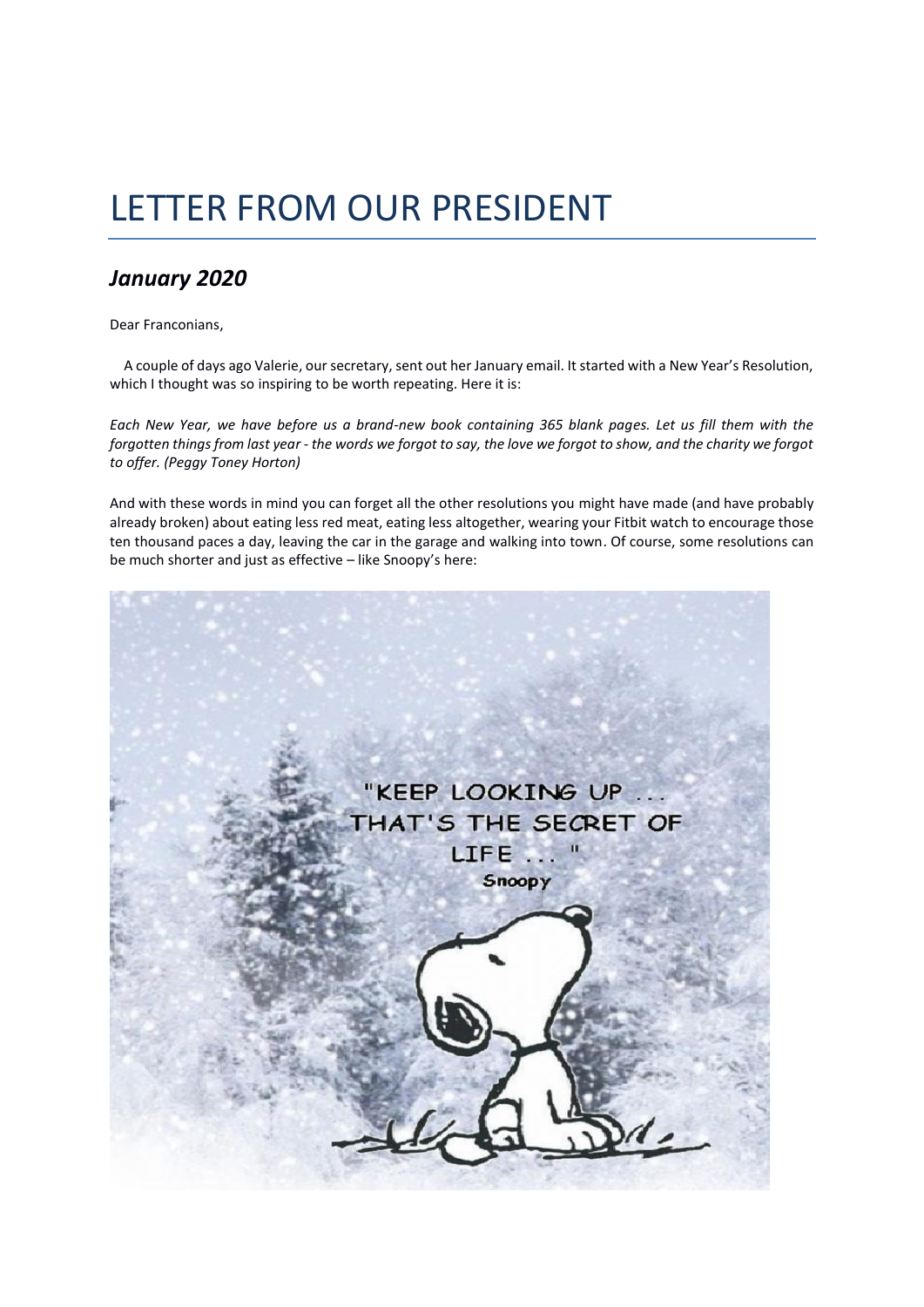Yes, look up and be optimistic. If your nose is glued to the ground, you won't see all the good things in life. You won't even see where you're going and all the nice people around you.

Having said all that, I do hope you all had a relatively relaxing Christmas and managed to slide into 2020 without too many bumps or bruises. And I trust you are looking forward to another Franconian Society year, with some new faces in our midst to join the wise ones already there. Remember that our Annual General Meeting takes place on  $22^{nd}$  April and that, as ever, we would be interested in hearing from anyone who wants to sit on our committee. If it transpires that a couple of present committee members step down for whatever reason, then my general enquiry assumes a certain urgency! We meet every two months at the Turnerbund and aim to provide an attractive programme for our Society. That is a very rewarding task.

And what was on offer in our programme of the last two months? On 8<sup>th</sup> November, Mairi and Valerie presented an appealing retrospective on the society's trip to St. Petersburg (expertly organized by Sieghard). It was a very well attended evening and many were probably regretting that they hadn't gone along themselves.

Well attended, too, was the Dinner Club gathering in Römming, a traditional Erlangen restaurant which specializes in Bohemian dishes. In fact, I have to say that the Dinner Club gatherings (the vast majority organized by Teresa) have been going from strength to strength this year. I hope this continues.

The end of last year also found a few of us visiting the Ludwig Erhard Museum in Fürth – those who came seemed to enjoy this lively introduction to the life of Ludwig Erhard and to Germany's famous post-war "Economic Miracle". And a sizeable number also came along a few days later to Cadolzburg castle, which has become a new "must-place-to-visit" in central Franconia. After the city of Nuremberg managed to rid itself of the hated "Burggrafen" (the Burgraves) who controlled part of the city's castle until the early 15<sup>th</sup> century, the Zollern (later Hohenzollern dynasty) withdrew to their stronghold in Cadolzburg, a fortress that in 1945 was destroyed by the American troops sweeping through Germany. Now rebuilt and re-invented as a visually appealing museum, it has become a popular destination for visitors from near and far.

The highlight of December was, of course, our extremely enjoyable and successful "Christmas Potluck Dinner". The Turnerbund was full to almost bursting, the international cuisine was fantastic, and the backdrop – Yvonne's quiz, Sieghard's Christmas tale, and all the singing – superb. Becky tinkled the ivories in her usual competent way and the performers (Laura Baxter, George Mills and Andrew Stockmann) were given much applause. And I don't want to forget the table with all the Christmas gifts provided by our handicrafts' group. Here I should mention Uschi, Hanne, Marie-Luise, Mairi and Jeanette, who meet regularly throughout the year and display so much creativity and technical skill creating objects for their two bazaars. I'm sure everyone realizes that the considerable amount of money they make goes into the Franconian Society charity pot. Well done to every one of you. And, once again, thank you to everyone involved in the Potluck dinner generally – organizers, performers, table decorators etc. etc. – who made it such a great evening.

At the beginning of the evening I suggested that Bridget give us a summary of the Christmas bazaars that she has been organizing at the Hugenottenplatz in Erlangen to raise money for the Kinderklinik. This year, would you believe it, the sum of 5,034 euros was taken in! These bazaars are, of course, quite separate from the official Christmas market next to the Schloss and have now been running for a staggering 21 years. She and her helpers, very many of them members of the Franconian Society, not only produced the many items on sale but also excelled themselves as market vendors. Well done!

The end of the year is also the time to remember those no longer with us, missing faces at out Potluck Dinner, for example. Alan Hay, who was always such an active and cheerful figure in our society, Dr Elisabeth Motschmann, who came for as long as she could despite her growing illness, and Irmgard Castelhun who was so instrumental in developing the Hemalata orphanages and the adjacent workshops.

Older age and growing infirmity are a feature of many societies like ours and I sometimes wonder whether we should be doing more to help those who can't always attend our meetings. Several of you, I know, go out of your way to do this, but perhaps there are more people than I realize who need this kind of assistance (and companionship). We should discuss this more. After all, our programme has more than enough variety to whet people's appetites.